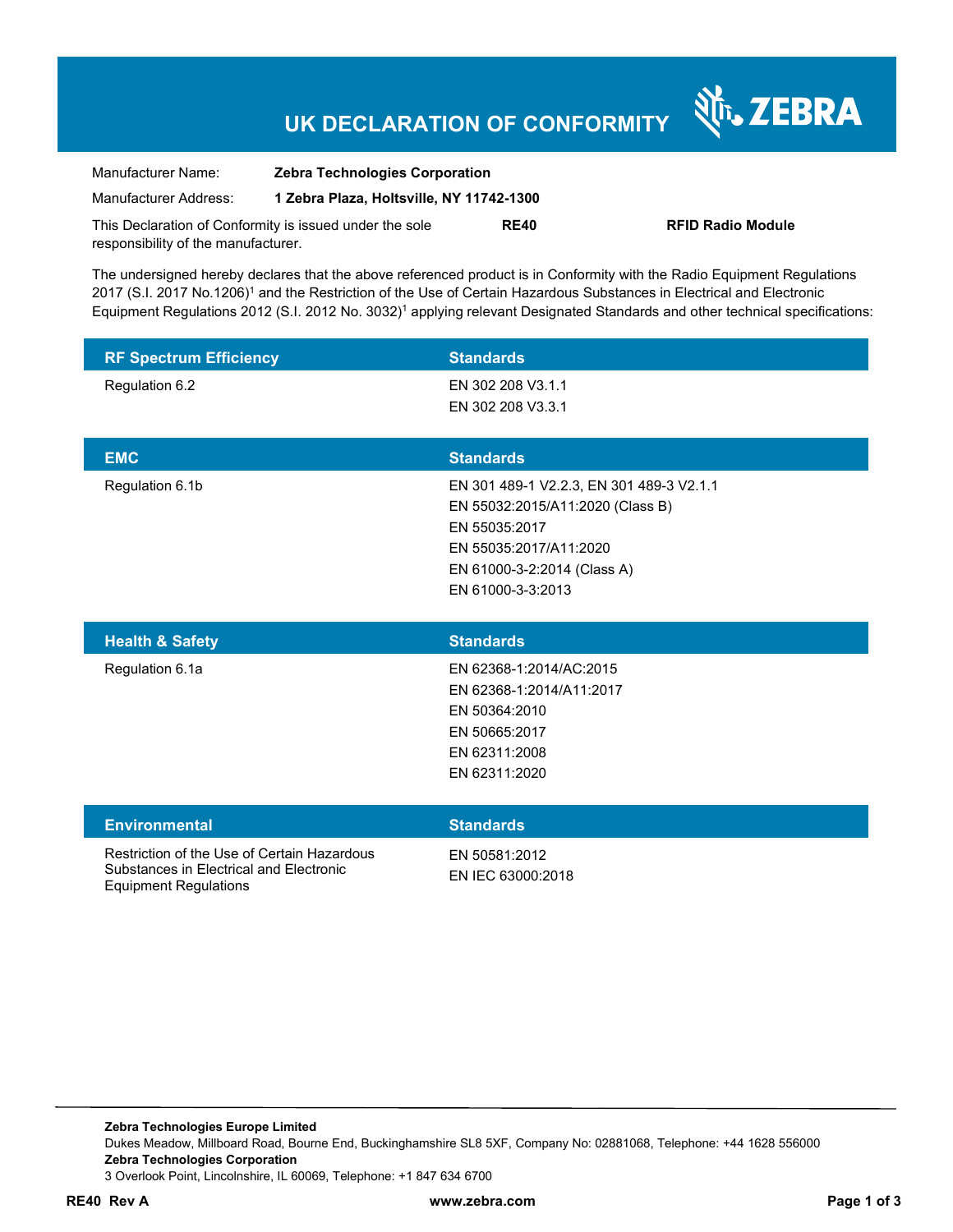# **UK DECLARATION OF CONFORMITY**

With regard to the Radio Equipment Regulations 2017 (S.I. 2017 No.1206)<sup>1</sup>, the conformity assessment procedure referred to in regulation 41(4)(a) and detailed in Schedule 2 has been followed.

1 As amended by applicable EU withdrawal legislation implemented at the time of issuing this declaration

#### **Signed on behalf of Zebra Technologies Corporation**

*(Signature of authorized person)* Marco Belli Rev: A Sr. Manager, Regulatory and European Communication Communication Communication Communication Date: 17 September 2021 Place: Bourne End, UK

र्शे<sub>ि</sub> ZEBRA

**Zebra Technologies Europe Limited**  Dukes Meadow, Millboard Road, Bourne End, Buckinghamshire SL8 5XF, Company No: 02881068, Telephone: +44 1628 556000 **Zebra Technologies Corporation**  3 Overlook Point, Lincolnshire, IL 60069, Telephone: +1 847 634 6700